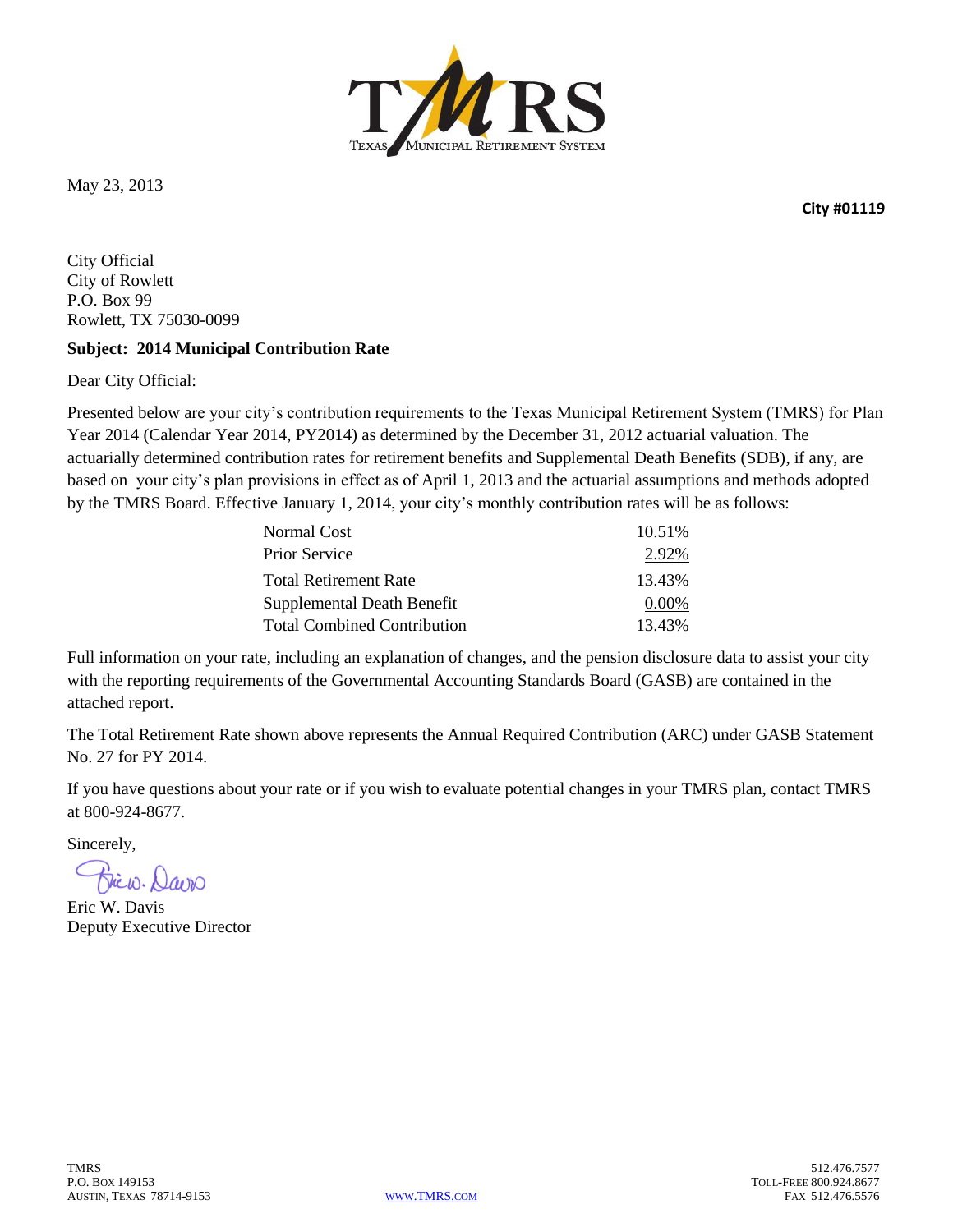# **Table of Contents**

| <b>Executive</b>          | A comparison of the highlights of the December 31, 2012 and                        |
|---------------------------|------------------------------------------------------------------------------------|
| <b>Summary</b>            | December 31, 2011 actuarial valuations for your city. Included are membership      |
|                           | counts, asset information, actuarial information, and contribution rate            |
|                           | requirements.                                                                      |
|                           |                                                                                    |
| <b>Calculation of</b>     | Detail on the calculation of the Full Retirement Rate (TMRS Plan Year - GASB       |
| <b>Contribution</b>       | ARC) and the Supplemental Death Rate, if applicable, for your city. A              |
| <b>Requirements</b>       | comparison to the 2011 actuarial valuation results is included.                    |
|                           |                                                                                    |
| Development of            | A detailed calculation of the Actuarial Value of Assets (AVA), or smoothed         |
| <b>Actuarial Value of</b> | value, for the December 31, 2012 actuarial valuation for your city. A comparison   |
| <b>Assets</b>             | to the December 31, 2011 AVA is included.                                          |
| <b>Historical and</b>     | This schedule provides your city with historical cash flows, interest credits and  |
| Projected                 | year-end balance of its Benefit Accumulation Fund (BAF), as well as projected      |
| <b>Accumulation of</b>    | values for calendar/plan years 2013 and 2014.                                      |
| the BAF Balance           |                                                                                    |
|                           |                                                                                    |
| <b>Reconciliation of</b>  | A detailed reconciliation of changes in your city's Full Retirement Rate since the |
| <b>Full Retirement</b>    | prior valuation.                                                                   |
| <b>Rate from Prior</b>    |                                                                                    |
| <b>Actuarial</b>          |                                                                                    |
| <b>Valuation Report</b>   |                                                                                    |
| <b>GASB</b>               | A summary of information to assist you in completing the disclosures in your       |
| <b>Compliance Data</b>    | city's annual financial statements regarding your participation in TMRS. This      |
|                           | information may also be useful in making various other disclosures, such as the    |
|                           | City's official statement provided in connection with a bond offering.             |
|                           |                                                                                    |
|                           |                                                                                    |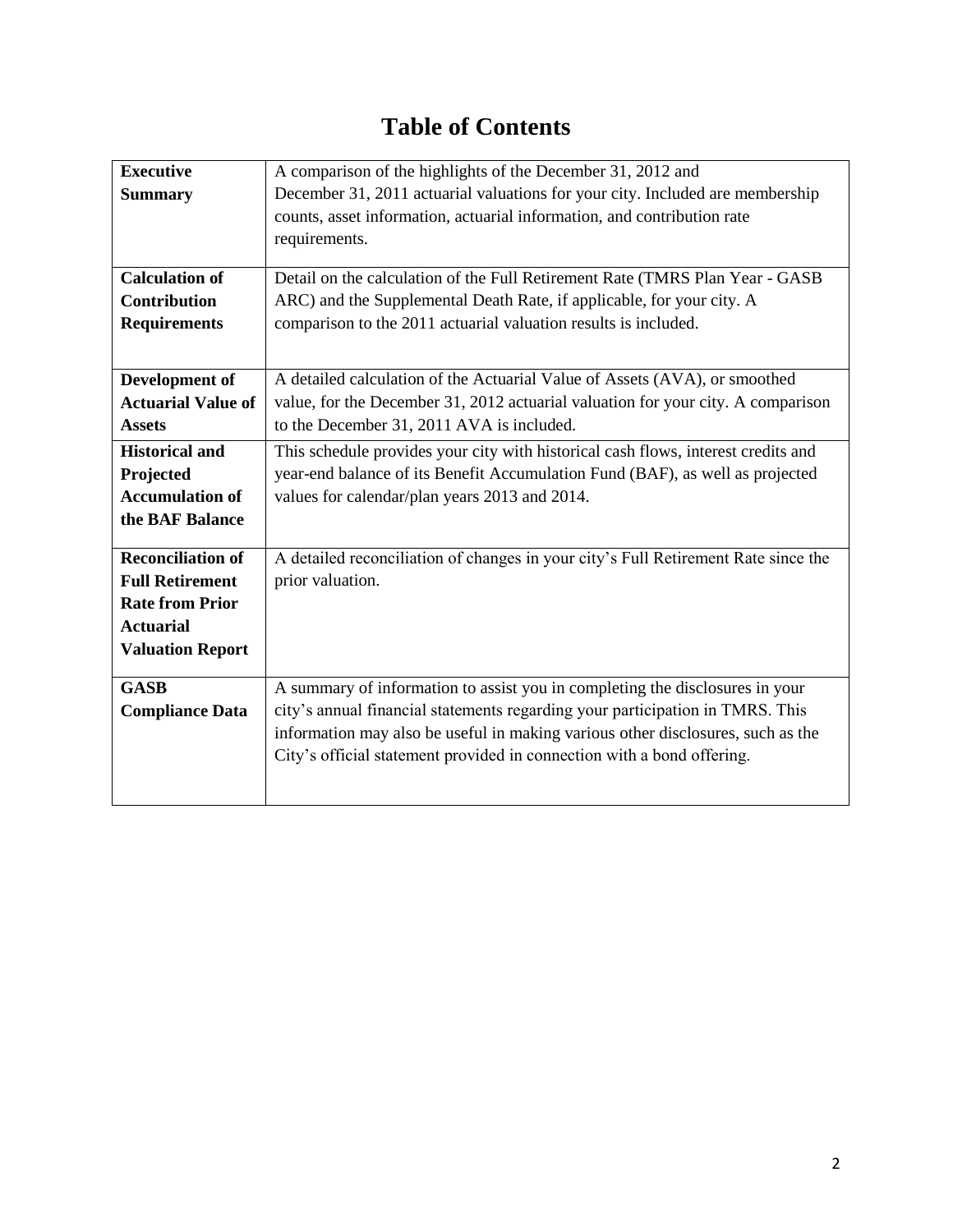# **Executive Summary**

| Valuation as of TMRS Plan Year (PY) Ending          | 12/31/2012       | 12/31/2011       |
|-----------------------------------------------------|------------------|------------------|
| Membership as of the Valuation Date                 |                  |                  |
| Number of                                           |                  |                  |
| - Active members                                    | 320              | 321              |
| - Retirees and beneficiaries                        | 122              | 103              |
| - Inactive members                                  | 210              | 203              |
| - Total                                             | 652              | 627              |
| Prior year's payroll provided by TMRS               | \$<br>18,881,691 | \$<br>18,682,434 |
| <b>Valuation Payroll</b>                            | \$<br>19,910,286 | \$<br>19,418,466 |
| Benefit Accumulation Fund (BAF) Assets              |                  |                  |
| <b>Market BAF Balance</b>                           | \$<br>77,757,381 | \$<br>69,305,492 |
| BAF crediting rate for PY<br>٠                      | 9.95%            | 2.37%            |
| Interest credited on beginning BAF balance<br>٠     | \$<br>6,895,624  | \$<br>1,554,113  |
| Municipal contributions<br>$\bullet$                | 2,650,437        | 2,800,493        |
| Member contributions during year<br>$\bullet$       | 1,321,718        | 1,308,490        |
| Benefit and refund payments<br>$\bullet$            | 2,415,891        | 1,995,801        |
| Actuarial Value of Assets (AVA)                     | \$<br>75,124,003 | \$<br>68,481,440 |
| Return on AVA                                       | 7.43%            | 7.15%            |
| AVA as a Percentage of BAF                          | 96.61%           | 98.81%           |
| <b>Actuarial Information</b>                        |                  |                  |
| Actuarial accrued liability (AAL)                   | \$<br>84,408,558 | \$<br>79,428,640 |
| Actuarial value of assets (AVA)<br>٠                | 75,124,003       | 68,481,440       |
| Unfunded actuarial accrued liability (UAAL)<br>٠    | 9,284,555        | 10,947,200       |
| UAAL as % of pay<br>٠                               | 49.2%            | 58.6%            |
| GASB #27 Funded ratio<br>٠                          | 89.0%            | 86.2%            |
| Employer normal cost<br>$\bullet$                   | 10.51%           | 10.57%           |
| Prior Service Rate                                  | 2.92%            | 3.48%            |
| Contribution Rates for TMRS Plan Year (PY)          | 2014             | 2013             |
| Member                                              | 7.00%            | 7.00%            |
| Full retirement rate (GASB ARC)                     | 13.43%           | 14.05%           |
| Supplemental Death rate                             | 0.00%            | 0.00%            |
| <b>Total Employer Contribution Estimates for PY</b> | 2014             | 2013             |
| Projected payroll<br>٠                              | \$<br>20,507,595 | \$<br>20,001,020 |
| Combined contribution rate<br>٠                     | 13.43%           | 14.05%           |
| Estimated employer contribution                     | \$<br>2,754,170  | \$<br>2,810,143  |

Note: TMRS Plan Year coincides with Calendar Year

Results from prior year reflect the plan provisions used in the 12/31/2012 valuation report.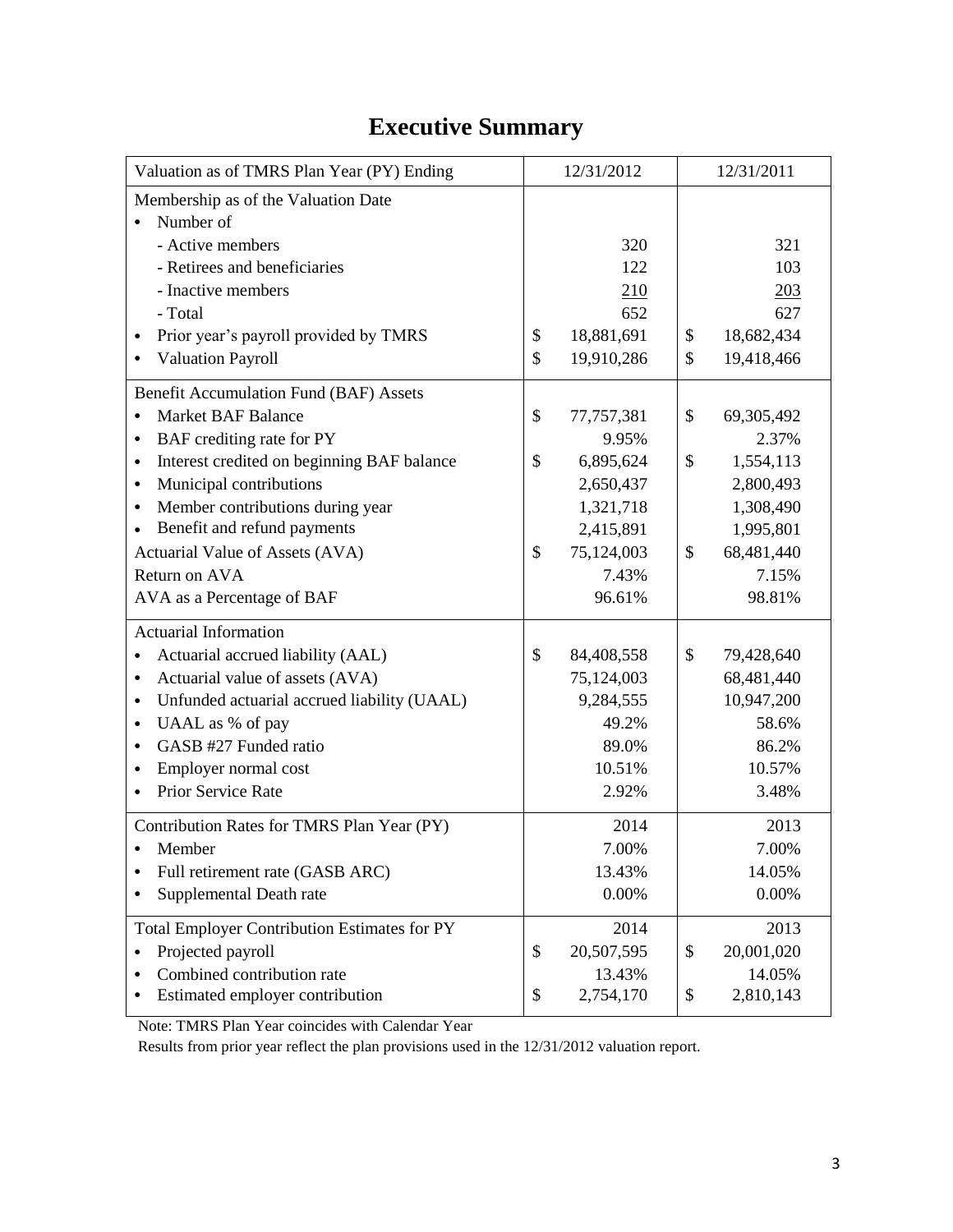# **Calculation of Contribution Requirements**

|                  |                                                      | From Valuation Report as of |                   |               |                   |
|------------------|------------------------------------------------------|-----------------------------|-------------------|---------------|-------------------|
|                  |                                                      |                             | December 31, 2012 |               | December 31, 2011 |
| 1.               | Prior year's payroll reported to TMRS                | \$                          | 18,881,691        | $\mathcal{S}$ | 18,682,434        |
| 2.               | Valuation payroll                                    |                             | 19,910,286        |               | 19,418,466        |
| 3.               | Employer normal cost rate                            |                             | 10.51%            |               | 10.57%            |
| $\overline{4}$ . | <b>Actuarial liabilities</b>                         |                             |                   |               |                   |
|                  | Active members<br>a.                                 | \$                          | 46,087,928        | $\mathcal{S}$ | 49,496,196        |
|                  | Inactive members<br>b.                               |                             | 15,540,060        |               | 13,305,031        |
|                  | Annuitants<br>$\mathbf{c}$ .                         |                             | 22,780,570        |               | 16,627,413        |
|                  | Total actuarial accrued liability<br>d.              | \$                          | 84,408,558        | $\mathcal{S}$ | 79,428,640        |
| 5.               | Actuarial value of assets                            |                             | 75,124,003        |               | 68,481,440        |
| 6.               | Unfunded actuarial accrued liability (UAAL) (4d - 5) | \$                          | 9,284,555         | $\mathcal{S}$ | 10,947,200        |
| 7.               | Funded ratio (5/4d)                                  |                             | 89.0%             |               | 86.2%             |
| 8.               | GASB 25 Equivalent Single Amortization Period*       |                             | 25.2 years        |               | 25.8 years        |
| 9.               | Assumed payroll growth rate                          |                             | 3.00%             |               | 3.00%             |
|                  | Contribution Rate for TMRS Plan Year:                |                             | 2014              |               | 2013              |
| 10.              | Full retirement rate                                 |                             |                   |               |                   |
|                  | Normal cost<br>a.                                    |                             | 10.51%            |               | 10.57%            |
|                  | Prior service<br>$\mathbf{b}$ .                      |                             | 2.92%             |               | 3.48%             |
|                  | Full retirement rate<br>c.                           |                             | 13.43%            |               | 14.05%            |
| 11.              | Supplemental Death rate                              |                             | 0.00%             |               | 0.00%             |
| 12.              | Combined contribution rates                          |                             | 13.43%            |               | 14.05%            |

\* New Gains/Losses are laddered on 30-year period.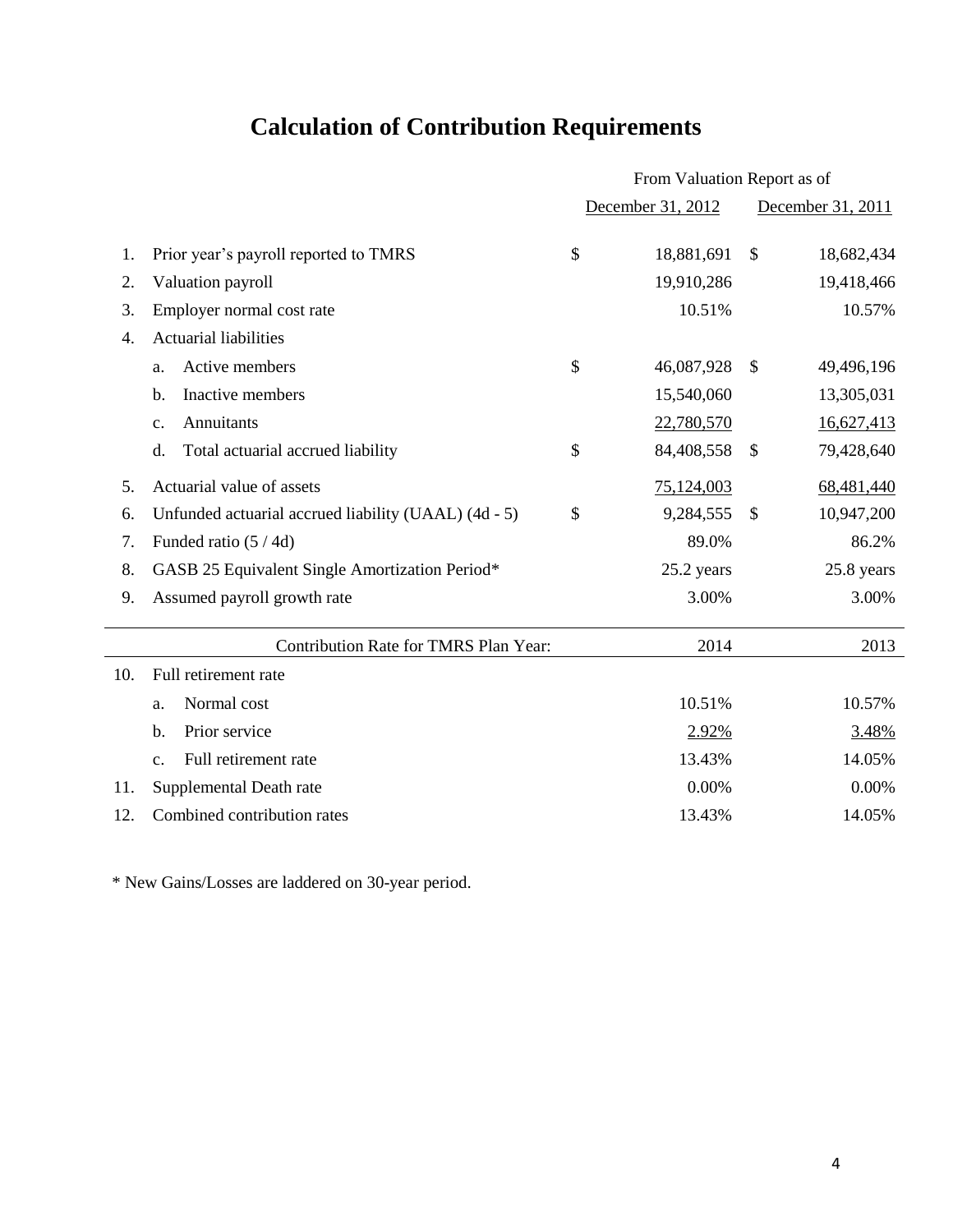|                                                            | Year Ending |            |               |              |
|------------------------------------------------------------|-------------|------------|---------------|--------------|
|                                                            |             | 12/31/2012 |               | 12/31/2011   |
| 1. Actuarial value of assets (AVA) as of January 1         | \$          | 68,481,440 | \$            | 61,940,838   |
| <b>Employer Contributions</b><br>2. a.                     | \$          | 2,650,437  | \$            | 2,800,493    |
| <b>Member Contributions</b><br>$\mathbf b$ .               |             | 1,321,718  |               | 1,308,490    |
| Benefit and Refund Payments<br>$\mathbf{c}$ .              |             | 2,415,891  |               | 1,995,801    |
| Net external cash flow<br>d.                               | \$          | 1,556,264  | \$            | 2,113,182    |
| 3. Expected assets as of December 31                       | \$          | 74,831,405 | \$            | 68,389,879   |
| (includes earnings equal to $7.0\%$ of 1.)                 |             |            |               |              |
| 4. Actual BAF balance as of December 31                    | \$          | 77,757,381 | \$            | 69, 305, 492 |
| 5. Deferred earnings/(shortfall) $(4, -3)$ .)              | \$          | 2,925,976  | $\mathcal{S}$ | 915,613      |
| 6. Deferred earnings/(shortfall) recognized (10% x 5.)     | \$          | 292,598    | $\mathcal{S}$ | 91,561       |
| 7. Preliminary actuarial value of assets as of December 31 | \$          | 75,124,003 | \$            | 68,481,440   |
| $(3. + 6.)$                                                |             |            |               |              |
| 85% of market value of assets (85% x 4.)<br>8.<br>a.       | \$          | 66,093,774 | \$            | 58,909,668   |
| 115% of market value of assets $(115\% \times 4.)$<br>b.   |             | 89,420,988 |               | 79,701,316   |
| Actuarial value of assets (AVA) as of December 31<br>9.    | \$          | 75,124,003 | \$            | 68,481,440   |
| (7. perhaps partially limited by 8.)                       |             |            |               |              |

### **Development of Actuarial Value of Assets**

### **Note:**

To help mitigate the natural year-to-year fluctuations (positive and negative) in the investment markets, the TMRS actuary has recommended "asset smoothing". Nearly all public sector retirement systems employ some form of smoothing. Smoothing does not impact long-term plan costs or funded positions, but does impact timing of investment gain and loss recognition. The TMRS Board of Trustees has adopted a 10-year smoothing method with a 15% corridor to determine the System's actuarial value of assets (AVA). This "smoothing method" is intended to help reduce the volatility of the contribution rates from one year to the next. The corridors detailed above on line 8 keep the AVA within a certain range of the market value of assets. The AVA is a component that must be disclosed by the City in its Schedule of Funding Progress (see GASB Compliance Data section).

Expected and actual BAF balances as of December 31 may be off a dollar due to rounding.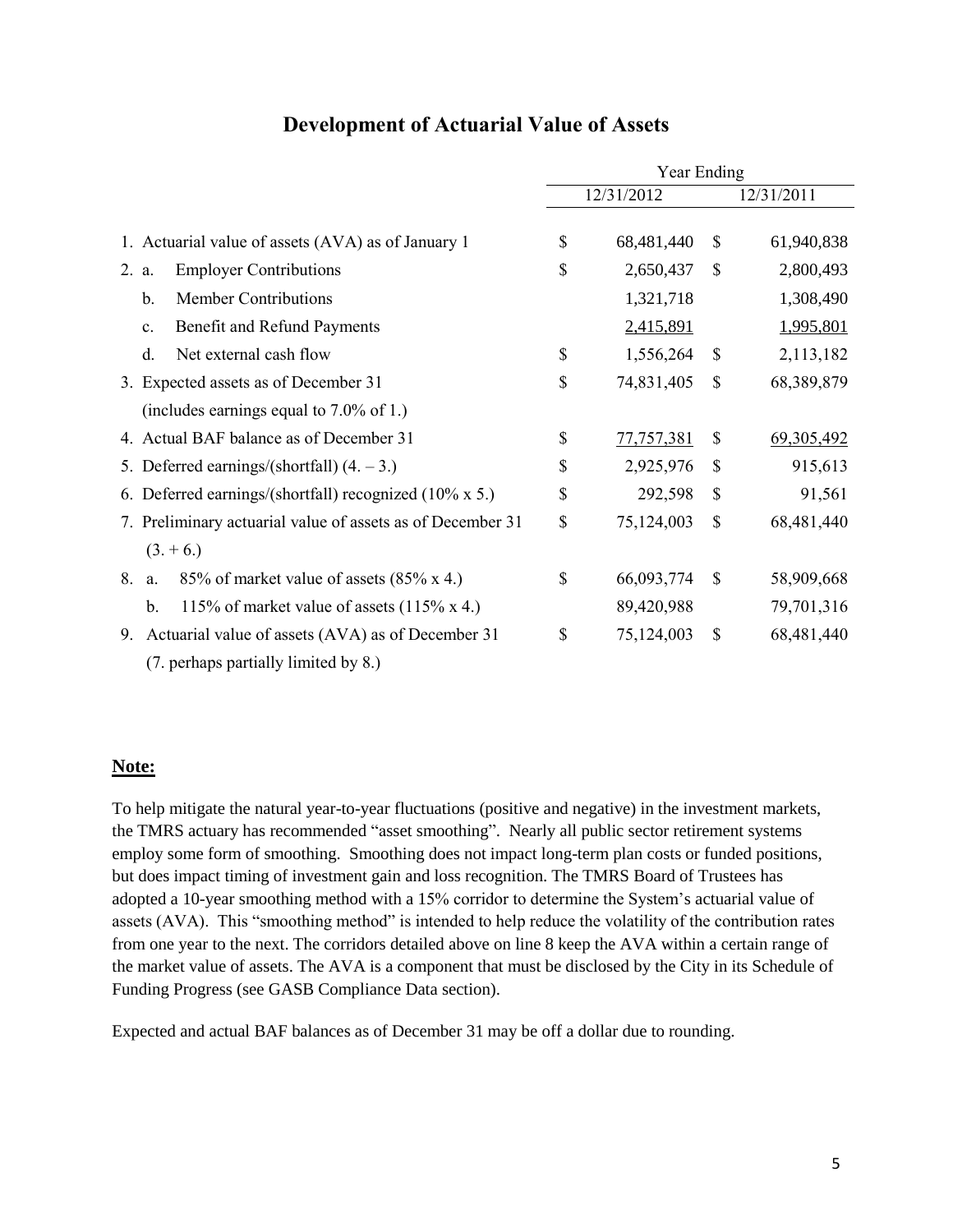## **Historical and Projected Accumulation of the BAF Balance**

|              |                  | Effective         |                            |                            |                                   |                      |                            |                      |
|--------------|------------------|-------------------|----------------------------|----------------------------|-----------------------------------|----------------------|----------------------------|----------------------|
|              |                  | Retirement        | Employer                   | Member                     |                                   | <b>External Cash</b> |                            |                      |
| Year Ending  | Payroll          | Contribution      | Contributions              | Contributions              | Benefit                           | Flow for the         | Interest                   | <b>BAF</b>           |
| December 31. | for the Year     | Rate <sup>a</sup> | for the Year               | for the Year               | Payments                          | Year                 | Credit                     | Balance <sup>b</sup> |
| (1)          | (2)              | (3)               | (4)                        | (5)                        | (6)                               | (7)                  | (8)                        | (9)                  |
|              |                  | (4) / (2)         |                            |                            |                                   | $(4)+(5)+(6)$        |                            |                      |
| 2011         | 18,682,434<br>\$ | 14.99%            | 2,800,493<br><sup>\$</sup> | 1,308,490<br>\$            | (1,995,801)<br>$\mathbf{\hat{S}}$ | 2,113,182<br>\$      | 1,554,113<br>\$            | 69, 305, 492<br>\$   |
| 2012         | 18,881,691<br>\$ | 14.04%            | 2,650,437<br><sup>\$</sup> | 1,321,718<br>\$            | (2,415,891)<br>\$                 | \$<br>1,556,264      | 6,895,624<br><sup>\$</sup> | 77, 757, 381<br>\$   |
| 2013         | 19,910,286<br>\$ | 14.05%            | 2,797,395<br><sup>\$</sup> | 1,393,720<br><sup>\$</sup> | (2,725,122)<br>\$                 | 1,465,993<br>\$      | 5,443,017<br><sup>\$</sup> | 84,666,390<br>\$     |
| 2014         | \$<br>20,507,595 | 13.43%            | 2,754,170<br><sup>\$</sup> | 1,435,532<br><sup>\$</sup> | (3,058,185)<br>\$                 | \$<br>1,131,517      | 5,926,647<br><sup>\$</sup> | 91,724,555<br>\$     |

a. Effective retirement contribution rate is the actual rate determined by dividing the employer contribution received by the payroll paid.

b. BAF Balance may be off a dollar due to rounding.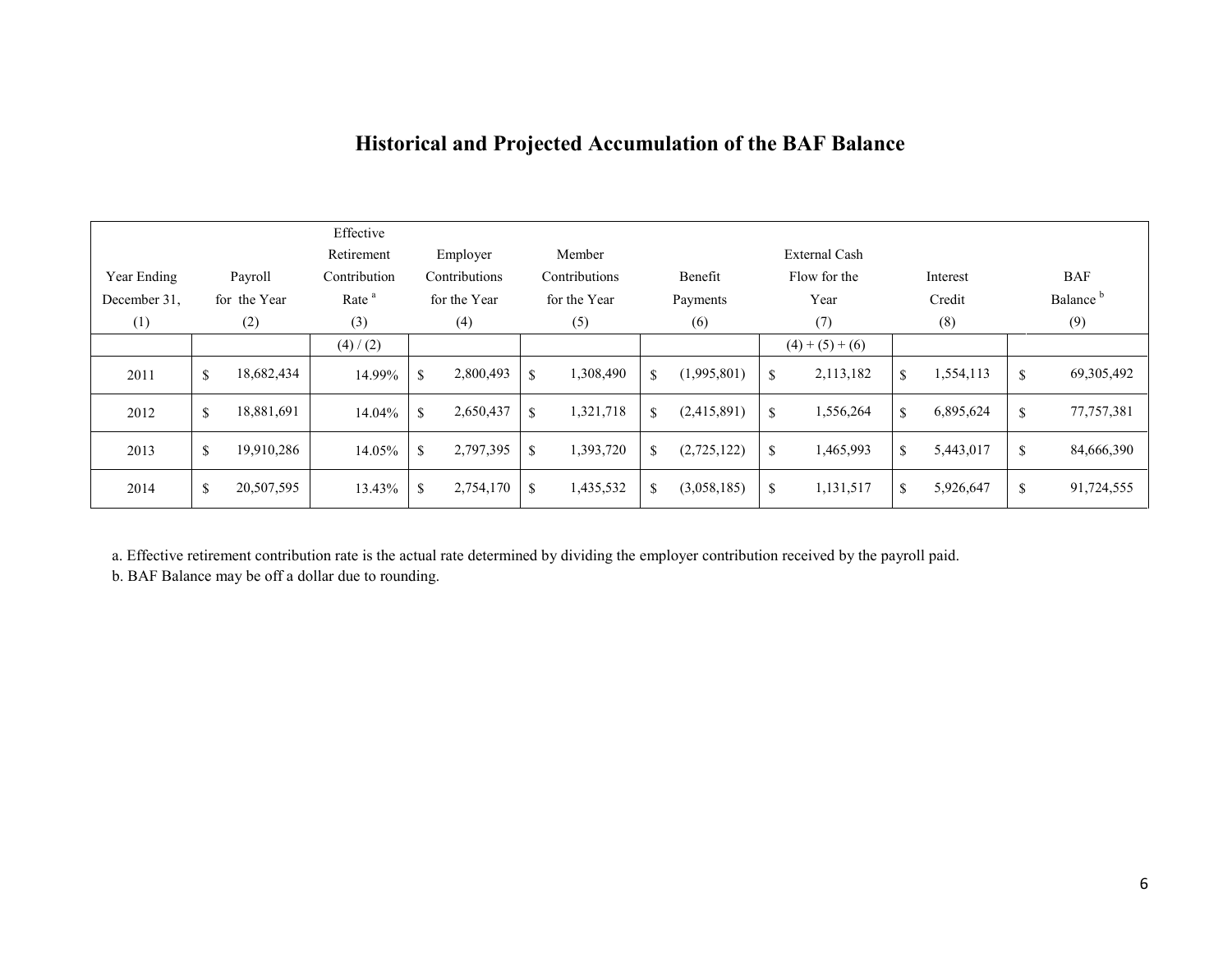## **Reconciliation of Full Retirement Rate from Prior Actuarial Valuation Report**

Actuarial valuations are based on long term assumptions, and actual results in a specific year can, and almost certainly will, differ as actual experience deviates from the assumptions. The following table provides a detailed breakdown of changes in the retirement portion of your city's contribution rate. This analysis reconciles the change in the retirement portion of your city's contribution rate from 2013 to 2014, but will not reflect any change in the cost of the Supplemental Death Benefit (SDB), if your city currently has this provision. (Any changes in the cost of the SDB are primarily due to the change in mortality assumptions and/or changes in the average age of your city's employee group and/or the number of covered retirees.) Following the table below is a brief description of the common sources for deviation from the expected.

| Change in Full Retirement Rate                     |        |               |       |               |
|----------------------------------------------------|--------|---------------|-------|---------------|
| Full Rate from 12/31/2011 Valuation (PY 2013 Rate) |        |               | 14.05 | $\%$          |
|                                                    |        |               |       |               |
| Benefit changes                                    | 0.00   | $\frac{0}{0}$ |       |               |
| Return on Actuarial Value of Assets                | (0.09) |               |       |               |
| Contribution lag                                   | 0.02   |               |       |               |
| Payroll growth                                     | 0.02   |               |       |               |
| Normal cost                                        | (0.06) |               |       |               |
| Liability growth                                   | (0.51) |               |       |               |
| Total change                                       | (0.62) | $\frac{0}{0}$ |       |               |
| Full Rate from 12/31/2012 Valuation (PY 2014 Rate) |        |               | 13.43 | $\frac{0}{0}$ |

**Benefit Changes** - Shows the increase or decrease in the contribution rate associated with any modifications made to the member city's TMRS plan provisions. This will also include any changes to the amortization period adopted by ordinance.

**Return on Actuarial Value of Assets (AVA)** - Shows the change in the contribution rate associated with the return on the AVA being different than the assumed 7.0%. For the year ending December 31, 2012, the return on an AVA basis was 7.43%. The impact may show as 0.00% due to rounding.

**Contribution Lag** - Shows the total increase or decrease in the contribution rate associated with the phase in of contributions and/or any additional contributions above the full rate. The effect of the "Contribution Lag" is also included here and refers to the time delay between the actuarial valuation date and the date the contribution rate becomes effective. For TMRS member cities, the "Contribution Lag" is one year (i.e., the Actuarial Valuation as of December 31, 2012 set the rate effective for Calendar Year 2014). **The impact of the "Contribution Lag" is expected to become immaterial once a city is contributing the Full Rate and the Full Rate stabilizes.**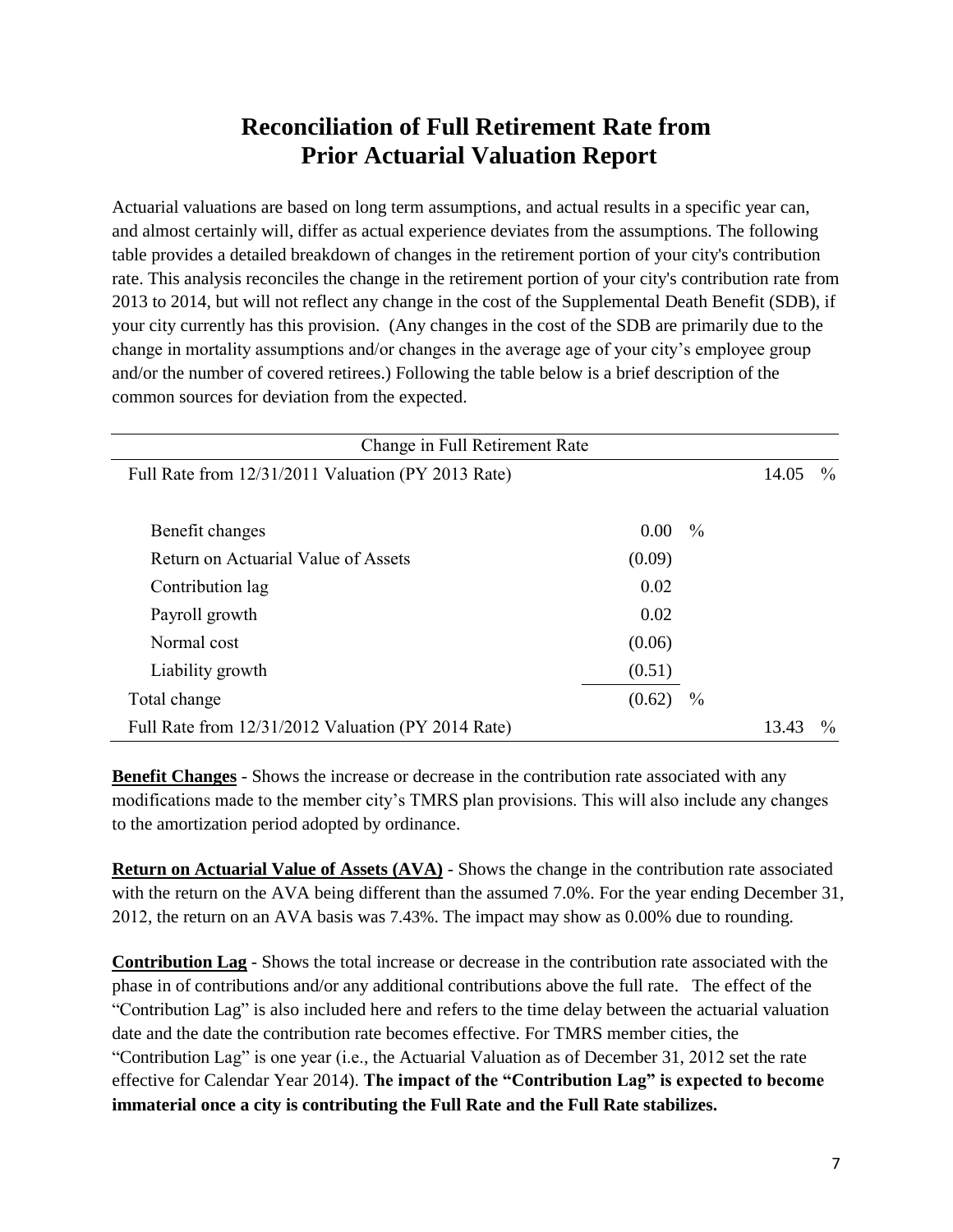**Payroll Growth** - Shows the increase or decrease in the contribution rate associated with higher or lower than expected growth in the member city's overall payroll. The amortization payments are calculated assuming payroll grows at 3.0% per year. Overall payroll growth in excess of 3.0% will typically cause a decrease in the prior service rate.

**Normal Cost** - Shows the increase or decrease in the contribution rate associated with changes in the average normal cost rate for the individual city's population. The normal cost rate is the allocated cost of next year's benefit accruals. Typically, the normal cost rate will increase if the average age/service combination of the covered population increases and decrease if the average age/service combination decreases.

**Liability Growth** - Shows the increase or decrease in the contribution rate associated with larger or lower than expected growth in the member city's overall plan liabilities. The most significant sources for variance will be individual salary increases compared to the assumption and turnover.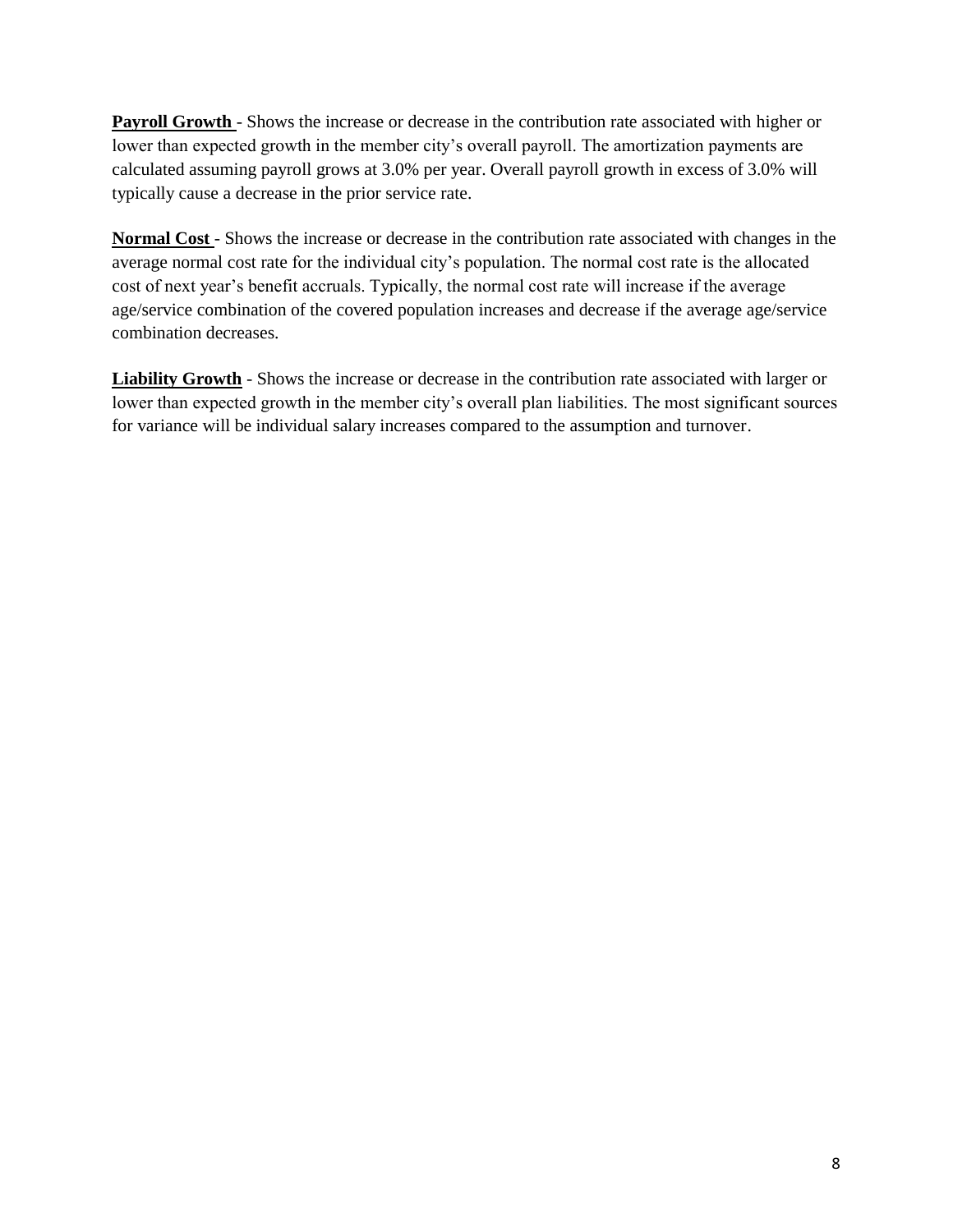## **GASB Compliance Data**

### **For the Employer's Applicable Accounting/Fiscal Year**

### **City of: Rowlett**

The attached pages contain data specific to your city and are being provided to all participating Texas Municipal Retirement System (TMRS) employers to assist your city in complying with the reporting requirements of Governmental Accounting Standards Board (GASB) Statement No. 50, *Pension Disclosures (an amendment of GASB Statements No. 25 and No. 27)* and if applicable, Statement No. 45, *Accounting and Financial Reporting by Employers for Postemployment Benefits Other Than Pensions*.

### **The actual disclosures required by GASB Statements 50 and 45 must be based on the circumstances specific to each individual employer; as such, the disclosure(s) is(are) the responsibility of the city (employer) and its independent public accountant.**

Please note that any reference to Plan Year (PY) in the following pages refers to the TMRS Plan Year, which coincides with the Calendar Year and Valuation Year, January 1 – December 31.

Items not in italics are comments provided to assist you in completing your financial statement disclosures. Items *in italics* are sample language and charts that are part of the required disclosures.

### **PENSION PLAN**

### GASB Statement No. 27 as amended by GASB Statement No. 50:

Note that participating municipalities should comply with the **GASB Statement No. 50** provisions for an **agent multiple-employer defined benefit pension plan.** The GASB statement provides an example of the note disclosures in **Illustration 6** (Notes to the Financial Statements for an Employer Contributing to an Agent Multiple-Employer Defined Benefit Pension Plan). In addition, the participating employer can refer to the footnotes in the *TMRS Comprehensive Annual Financial Report* (CAFR) to obtain a general description of the TMRS plan, how contributions are made, and how benefits are determined.

In making its disclosures, the employer may need to consider (not intended to be an all-inclusive list):

- Its accounting year (employer fiscal year is likely different than TMRS' December 31 plan year and the valuation period)
- If additional voluntary contributions were made to TMRS during the employer's fiscal year (additional voluntary contributions were permitted effective January 1, 2008)
- The disclosure of a net pension asset or net pension obligation, as a result of paying more or less than the annual required contribution (ARC)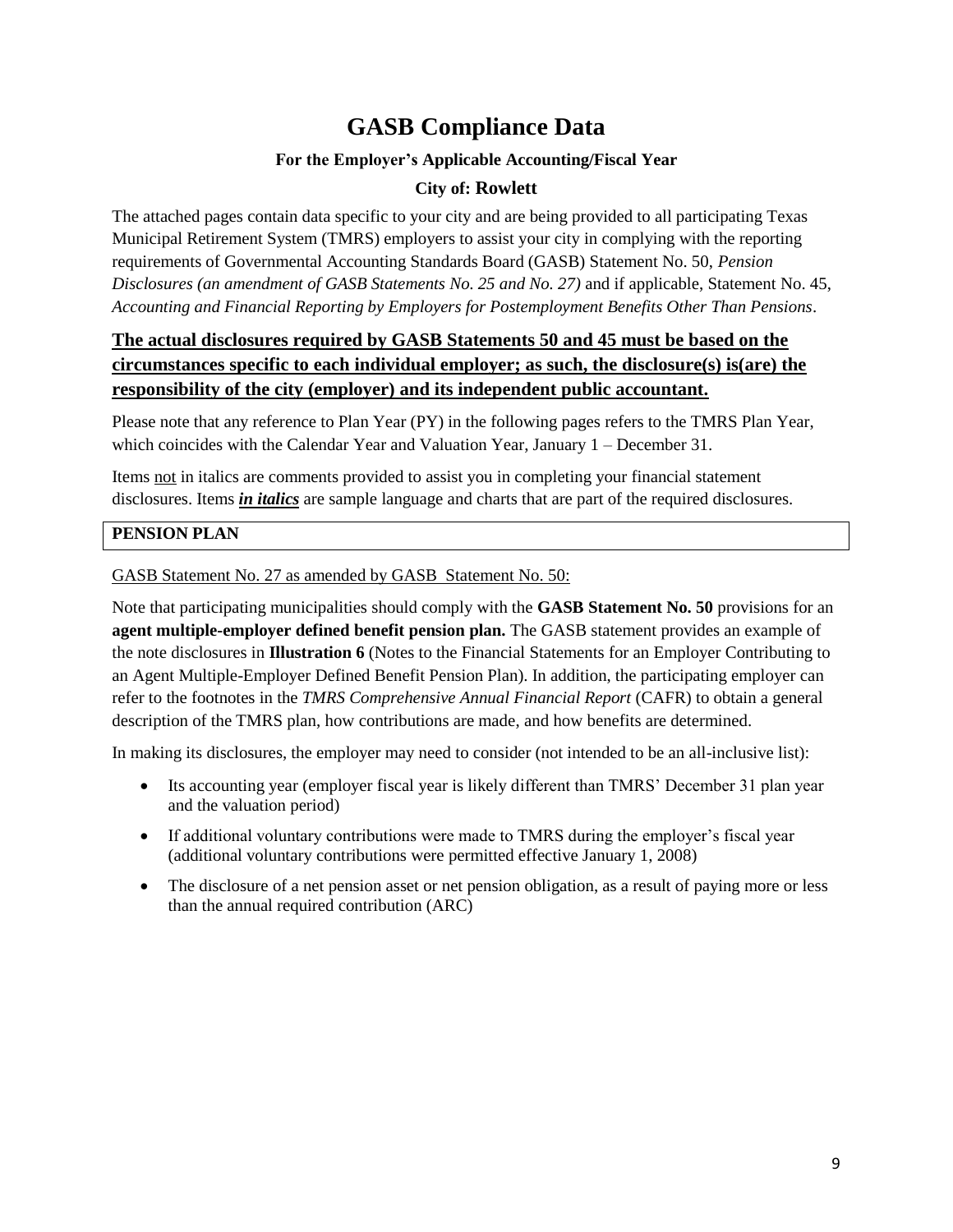### **Notes to Financial Statements**

### *Plan Description*

*The City provides pension benefits for all of its eligible employees [any exceptions such as firefighters would be inserted here by the City] through a non-traditional, joint contributory, hybrid defined benefit plan in the state-wide Texas Municipal Retirement System (TMRS), an agent multiple-employer public employee retirement system. The plan provisions that have been adopted by the City are within the options available in the governing state statutes of TMRS.*

*TMRS issues a publicly available comprehensive annual financial report that includes financial statements and required supplementary information (RSI) for TMRS; the report also provides detailed explanations of the contributions, benefits, and actuarial methods and assumptions used by the System. This report may be obtained from TMRS' website at www.TMRS.com.*

|                                   | Plan Year 2012       | Plan Year 2013       |
|-----------------------------------|----------------------|----------------------|
| Employee deposit rate             | 7%                   | $7\%$                |
| Matching ratio (city to employee) | 2 to 1               | 2 to 1               |
| Years required for vesting        | 5                    | 5                    |
| Service retirement eligibility    |                      |                      |
| (expressed as age / years of      |                      |                      |
| service)                          | 60/5, 0/20           | 60/5, 0/20           |
|                                   | 100% Repeating,      | 100% Repeating,      |
| <b>Updated Service Credit</b>     | <b>Transfers</b>     | <b>Transfers</b>     |
| Annuity Increase (to retirees)    | 50% of CPI Repeating | 50% of CPI Repeating |

*The plan provisions are adopted by the governing body of the City, within the options available in the state statutes governing TMRS. Plan provisions for the City were as follows:*

### *Contributions:*

*Under the state law governing TMRS, the contribution rate for each city is determined annually by the actuary, using the Projected Unit Credit actuarial cost method. This rate consists of the normal cost contribution rate and the prior service cost contribution rate, which is calculated to be a level percent of payroll from year to year. The normal cost contribution rate finances the portion of an active member's projected benefit allocated annually; the prior service contribution rate amortizes the unfunded (overfunded) actuarial liability (asset) over the applicable period for that city. Both the normal cost and prior service contribution rates include recognition of the projected impact of annually repeating benefits, such as Updated Service Credits and Annuity Increases.*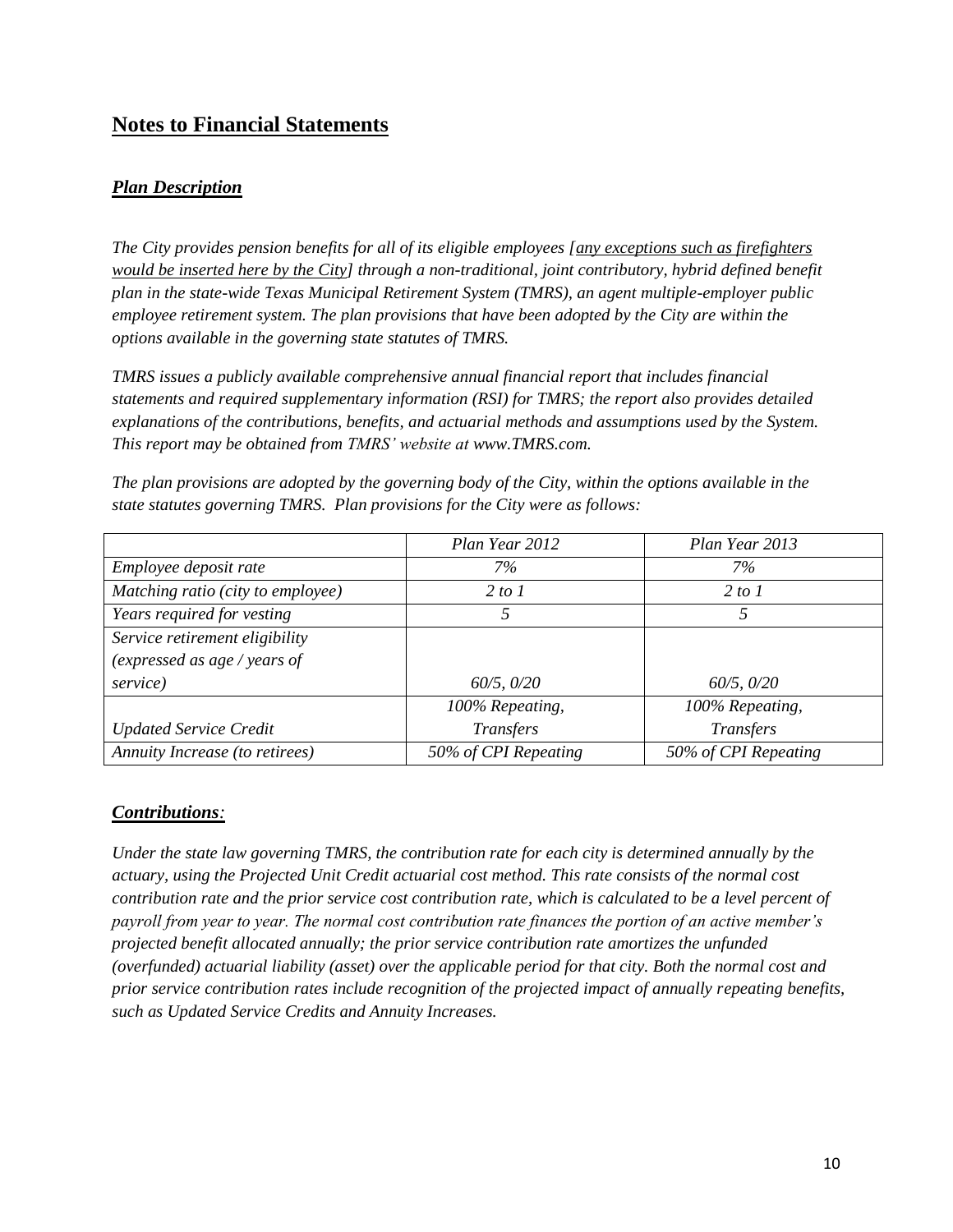*The City contributes to the TMRS Plan at an actuarially determined rate. Both the employees and the City make contributions monthly. Since the City needs to know its contribution rate in advance for budgetary purposes, there is a one-year delay between the actuarial valuation that serves as the basis for the rate and the calendar year when the rate goes into effect.* 

*The annual pension cost and net pension obligation/(asset) are as follows:*

#### **[city should provide chart similar to the "sample chart" shown below, if applicable]**

### **SAMPLE DO NOT USE "AS IS" FOR YOUR CITY USE VALUES APPLICABLE TO YOUR OWN CITY**

| 1. Annual Required Contribution (ARC)                | 12,000<br>S | $$$ of ARC <sup>1</sup>      |
|------------------------------------------------------|-------------|------------------------------|
| 2. Interest on Net Pension Obligation                | 1,400       | Interest <sup>2</sup> $*(7)$ |
| 3. Adjustment to the ARC                             | (1,230)     | $(7)$ / amortization factor  |
| 4. Annual Pension Cost (APC)                         | 12,170      | $(1) + (2) + (3)$            |
| 5. Contributions Made                                | (10,000)    | <b>Actual Contributions</b>  |
| 6. Increase (decrease) in net pension                | 2,170       | $(4) + (5)$                  |
| 7. Net Pension Obligation/(Asset), beginning of year | 20,000      |                              |
| 8. Net Pension Obligation/(Asset), end of year       | 22,170      | $(6) + (7)$                  |

1. The fiscal year \$ ARC is determined by the sum of the applicable \$ ARC for each month in the City's fiscal year. The \$ ARC for each month is determined by multiplying the PY % ARC (Full Retirement Rate) by the applicable payroll for that month (for payroll, cities can use "gross earnings" as noted on line 1 of their TMRS-3 "Summary of Monthly Payroll Report").

2. Should be the interest rate used in determining the ARC for the period. This is 7% for the 2008 and 2009 ARC; 7.5% for the 2010 and 2011 ARC; and 7% for the 2012 ARC and thereafter.

**Comment: Cities that contribute at the level of the ARC (which is at the Full Retirement Rate) each year do not need to go through the above exercise for determining the Annual Pension Cost.** For these cities, the Net Pension Obligation should be \$0 and the Annual Pension Cost will be equal to the actual contributions made for the fiscal year.

Beginning in 2008, member cities were allowed to make additional contributions. In addition, beginning in 2009, certain eligible member cities could elect to contribute a minimum amount equal to their ARC less a "Phase In" of the increase from the change to the Projected Unit Credit cost method in the 2007 valuation (i.e., contribute at the Phase-in Rate). Both of these instances will cause a city to have an actual contribution different from the actuarially determined Annual Required Contribution (ARC), and therefore, accrue a net pension obligation (asset) on its balance sheet. In subsequent years, this Net Pension Obligation (Asset) will be amortized using the same amortization factor used to determine the ARC for a given year. We have included the amortization factor used to determine the prior service rate applicable to the time period indicated in the "Three-Year Trend Information" chart shown on the following page. This is a step required to determine the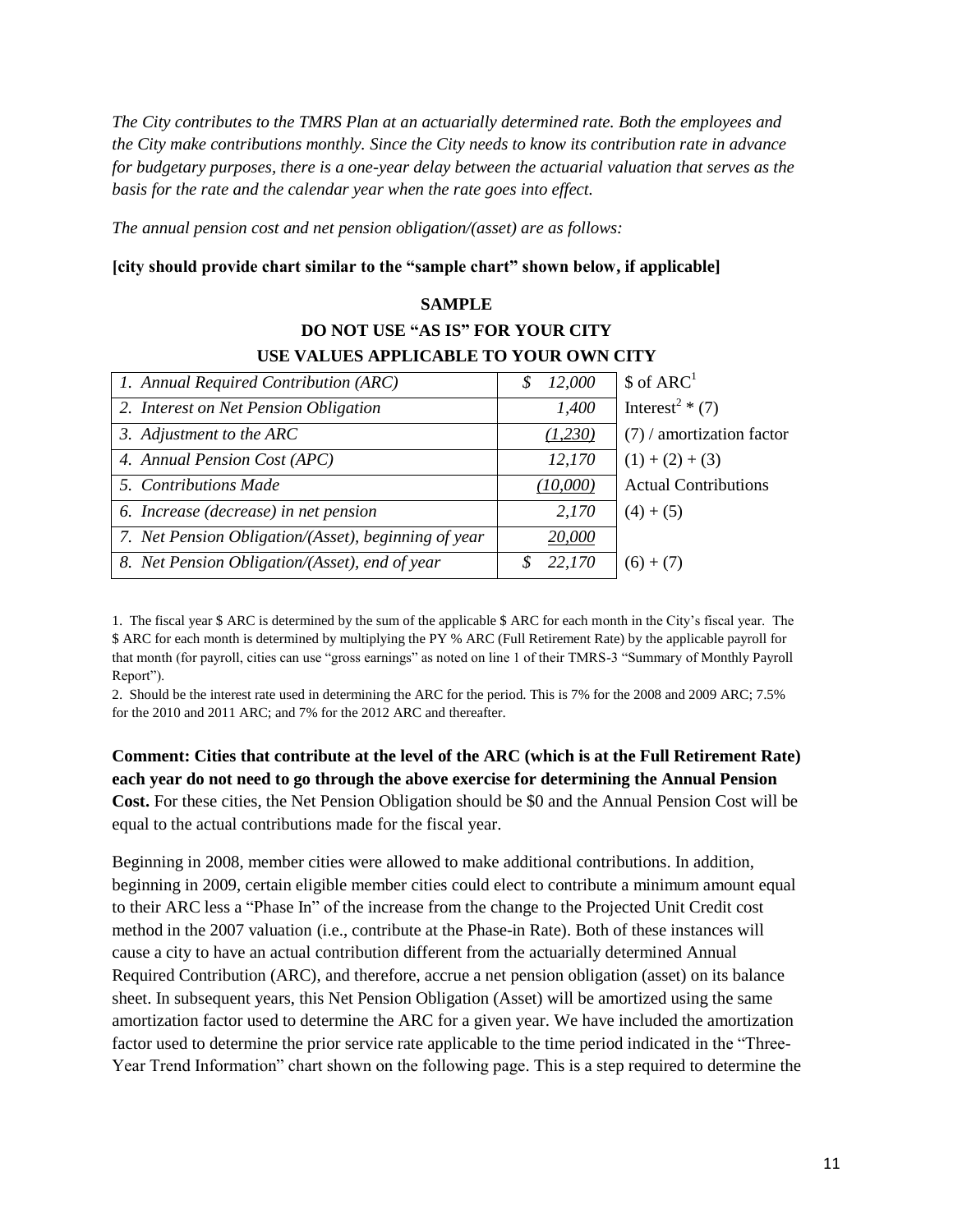Adjustment to the ARC (line 3 in the sample chart above) and ultimately the Annual Pension Cost (line 4 in the sample chart above) as described in GASB Statement No. 27.

The above chart is an example of a schedule to include in your financial statements; we have provided a column to the right of the schedule, describing the calculation. Please note, all of the values should be based on your city's fiscal year, not the TMRS plan year. The example above has a Full Rate (ARC) of 12% and made actual contributions equal to 10% (\$10,000 in contributions). There was an NPO of \$20,000 at the beginning of the period with an interest rate of 7.0% and an amortization factor of 16.260.

| <b>Fiscal Year</b><br>Ending | Annual<br><b>Pension</b><br>Cost(APC) | Actual<br><b>Contribution</b><br><b>Made</b> | Percentage<br>$of$ APC<br><b>Contributed</b> | <b>Net Pension</b><br>Obligation/<br>(Asset) | Amortization<br>Factor* | <b>Annual</b><br><b>Required</b><br><b>Contribution</b><br>Rate* |
|------------------------------|---------------------------------------|----------------------------------------------|----------------------------------------------|----------------------------------------------|-------------------------|------------------------------------------------------------------|
| 2010                         | \$                                    | \$                                           | $\%$                                         | \$                                           | 16.377                  | 17.00%                                                           |
| 2011                         | \$                                    | \$                                           | $\%$                                         | \$                                           | 16.086                  | 17.30%                                                           |
| 2012                         | \$                                    | \$                                           | %                                            | \$                                           | 16.619                  | 13.88%                                                           |
| 2013                         | \$                                    | \$                                           | $\%$                                         | \$                                           | 16.260                  | 14.05%                                                           |
| $2014*$                      | \$                                    | \$                                           | $\%$                                         | \$                                           | 15.887                  | 13.43%                                                           |

*Three-Year Trend Information*

\* **Comment:** Neither of the last two columns should be shown in the actual exhibit in the City's disclosure. This is being provided to assist the City in completing the calculation from the prior page. Also, the City is only required to show three years of information; the 2014 row is shown only to provide the City with the applicable amortization factor for determining the Annual Pension Cost.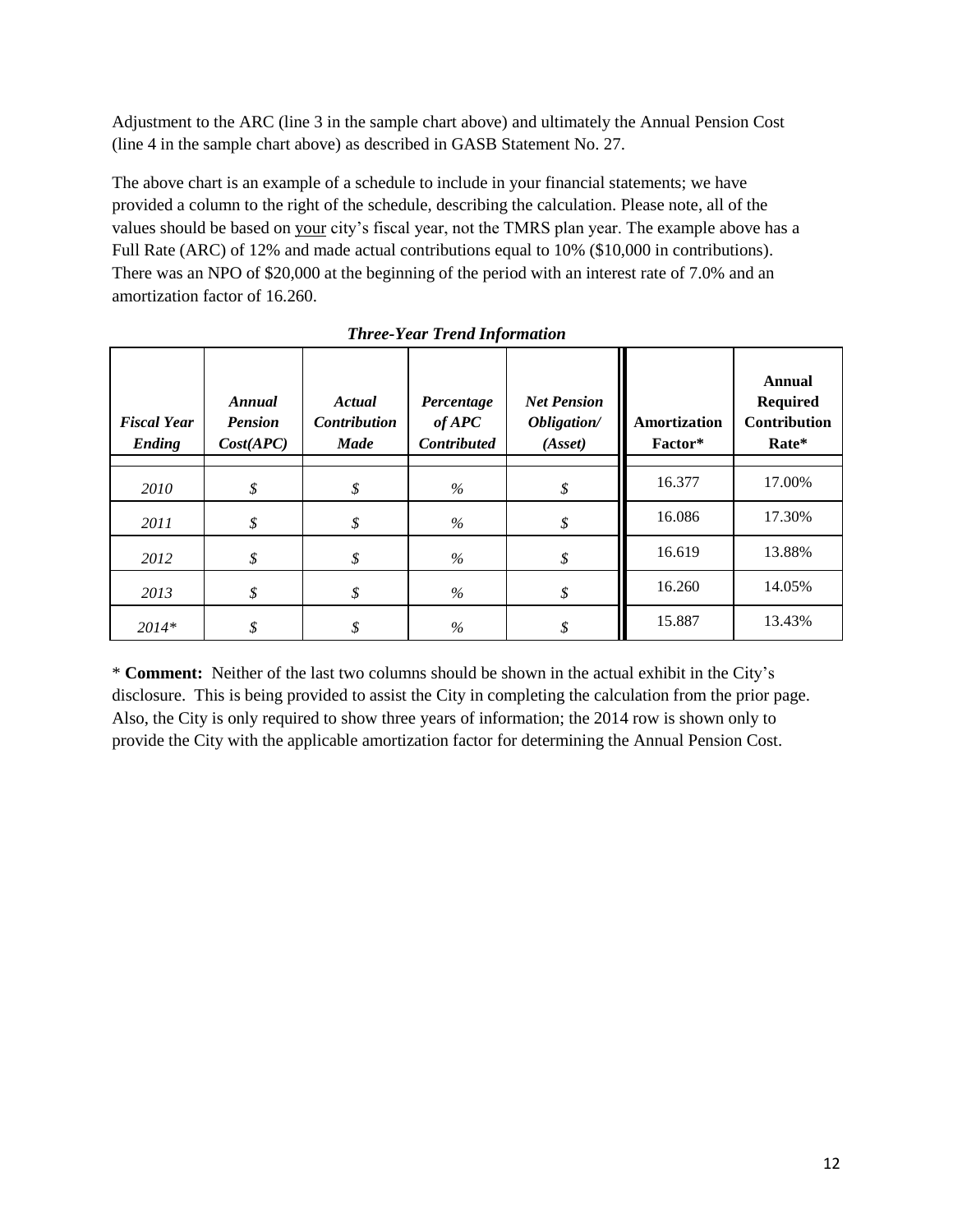*The required contribution rates for fiscal year 2013 were determined as part of the December 31, 2010 and 2011 actuarial valuations. Additional information as of the latest actuarial valuation, December 31, 2012, also follows:*

| <b>Valuation Date</b>                                          | 12/31/2010                            | 12/31/2011                         | 12/31/2012                            |
|----------------------------------------------------------------|---------------------------------------|------------------------------------|---------------------------------------|
| <b>Actuarial Cost Method</b>                                   | Projected Unit Credit                 | <b>Projected Unit Credit</b>       | Projected Unit Credit                 |
| <b>Amortization Method</b>                                     | Level Percent<br>of Payroll           | <b>Level Percent</b><br>of Payroll | Level Percent<br>of Payroll           |
| <b>GASB 25 Equivalent Single</b><br><b>Amortization Period</b> | $27.2 \text{ years}$<br>closed period | $25.8$ years;<br>closed period     | $25.2 \text{ years}$<br>closed period |
| <b>Amortization Period for new</b><br>Gains/Losses             | 30 years                              | 30 years                           | 30 years                              |
| <b>Asset Valuation Method</b>                                  | 10-year Smoothed<br>Market            | 10-year Smoothed<br><b>Market</b>  | 10-year Smoothed<br>Market            |
| <b>Actuarial Assumptions:</b>                                  |                                       |                                    |                                       |
| Investment Rate of Return *                                    | $7.0\%$                               | $7.0\%$                            | $7.0\%$                               |
| Projected Salary Increases *                                   | Varies by<br>age and service          | Varies by<br>age and service       | Varies by<br>age and service          |
| * Includes Inflation at                                        | 3.00%                                 | 3.00%                              | 3.00%                                 |
| Cost-of-Living Adjustments                                     | 1.5%                                  | 1.5%                               | 1.5%                                  |

**Comment:** Cities with a fiscal year ending December 31 (i.e., the calendar year), would indicate that the required contribution for fiscal year 2013 was determined as part of the December 31, 2011 actuarial valuation; as such, the 2010 valuation information shown above would not be included in the disclosure.

### *Funded Status and Funding Progress –*

*The funded status as of December 31, 2012, the most recent actuarial valuation date, is presented as follows:*

| Actuarial<br>Valuation<br>Date | Actuarial<br>Value of<br>Assets | Actuarial<br>Accrued<br>Liability<br>(AAL) | <b>Funded Ratio</b> | <b>Unfunded AAL</b><br>(UAAL) | Covered<br>Payroll | UAAL as a<br>Percentage of<br>Covered<br>Payroll |
|--------------------------------|---------------------------------|--------------------------------------------|---------------------|-------------------------------|--------------------|--------------------------------------------------|
|                                |                                 | (2)                                        | (3)                 | (4)                           | (5)                | (6)                                              |
|                                |                                 |                                            | (1)/(2)             | $(2) - (1)$                   |                    | (4)/(5)                                          |
| <i>12/31/2012</i>              | \$75,124,003                    | \$84,408,558                               | 89.0%               | \$9,284,555                   | \$18,881,691       | 49.2%                                            |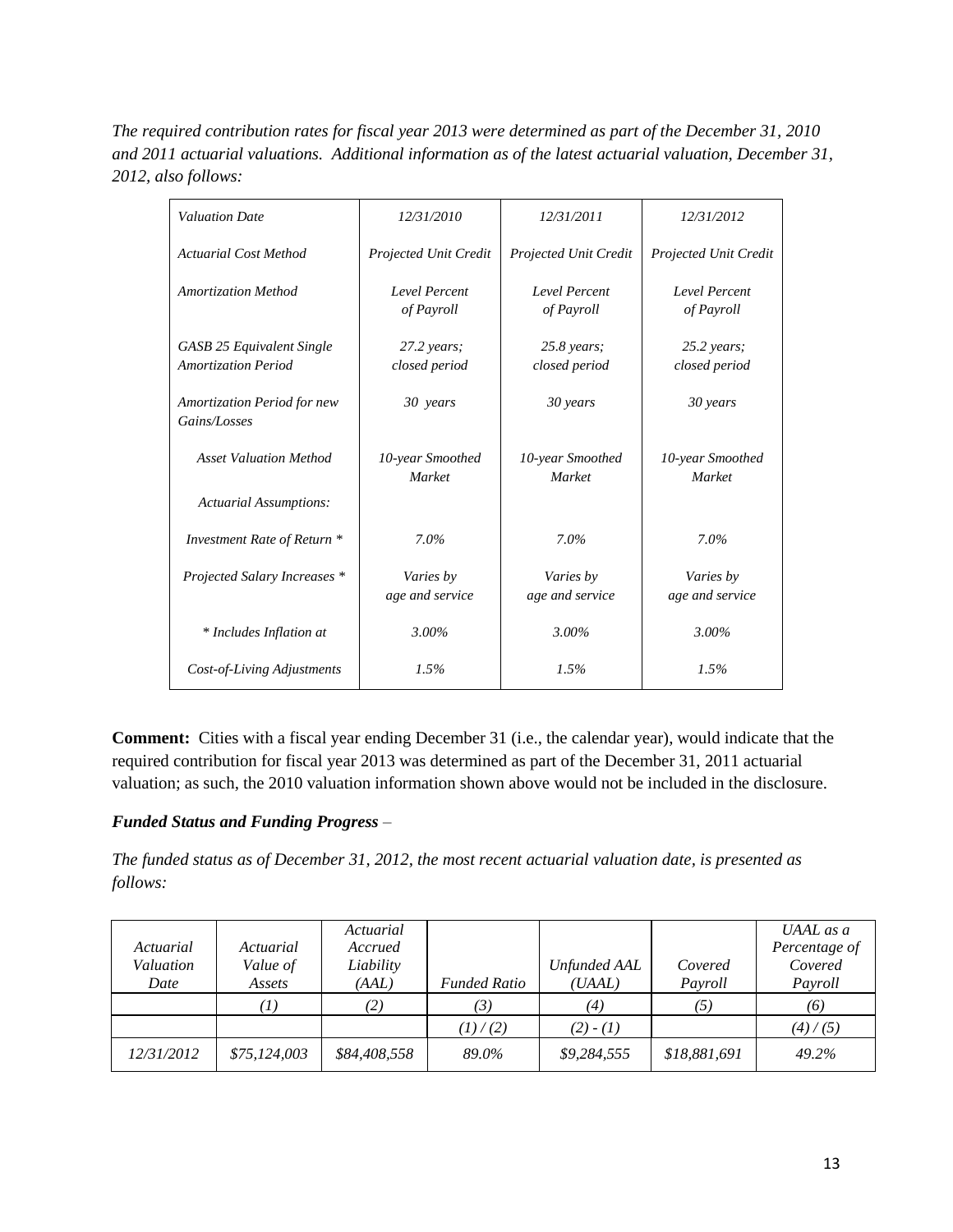*Actuarial valuations involve estimates of the value of reported amounts and assumptions about the probability of events far into the future. Actuarially determined amounts are subject to continual revision as actual results are compared to past expectations and new estimates are made about the future.*

*Actuarial calculations are based on the benefits provided under the terms of the substantive plan in effect at the time of each valuation, and reflect a long-term perspective. Consistent with that perspective, actuarial methods and assumptions used include techniques that are designed to reduce short-term volatility in actuarial accrued liabilities and the actuarial value of assets. The schedule of funding progress, presented as Required Supplementary Information following the notes to the financial statements, presents multi-year trend information about whether the actuarial value of plan assets is increasing or decreasing over time relative to the actuarial accrued liability of benefits.*

### **Required Supplementary Information**

*Texas Municipal Retirement System*

*Schedule of Funding Progress:*

*(unaudited)*

| Actuarial<br>Valuation<br>Date | Actuarial<br>Value of Assets | Actuarial<br><b>Accrued Liability</b><br>(AAL) | <b>Funded</b><br>Ratio | <b>Unfunded AAL</b><br>(UAAL) | Covered<br>Payroll | UAAL as a<br>Percentage of<br>Covered<br>Payroll |
|--------------------------------|------------------------------|------------------------------------------------|------------------------|-------------------------------|--------------------|--------------------------------------------------|
|                                | (1)                          | (2)                                            | (3)                    | (4)                           | (5)                | (6)                                              |
|                                |                              |                                                | (1) / (2)              | $(2) - (1)$                   |                    | (4)/(5)                                          |
| 12/31/2010                     | \$61,940,838                 | \$74,692,233                                   | 82.9<br>$\%$           | \$12,751,395                  | \$18,736,655       | $\%$<br>68.1                                     |
| 12/31/2011                     | 68.481.440                   | 79,428,640                                     | 86.2                   | 10,947,200                    | 18,682,434         | 58.6                                             |
| 12/31/2012                     | 75,124,003                   | 84,408,558                                     | 89.0                   | 9,284,555                     | 18,881,691         | 49.2                                             |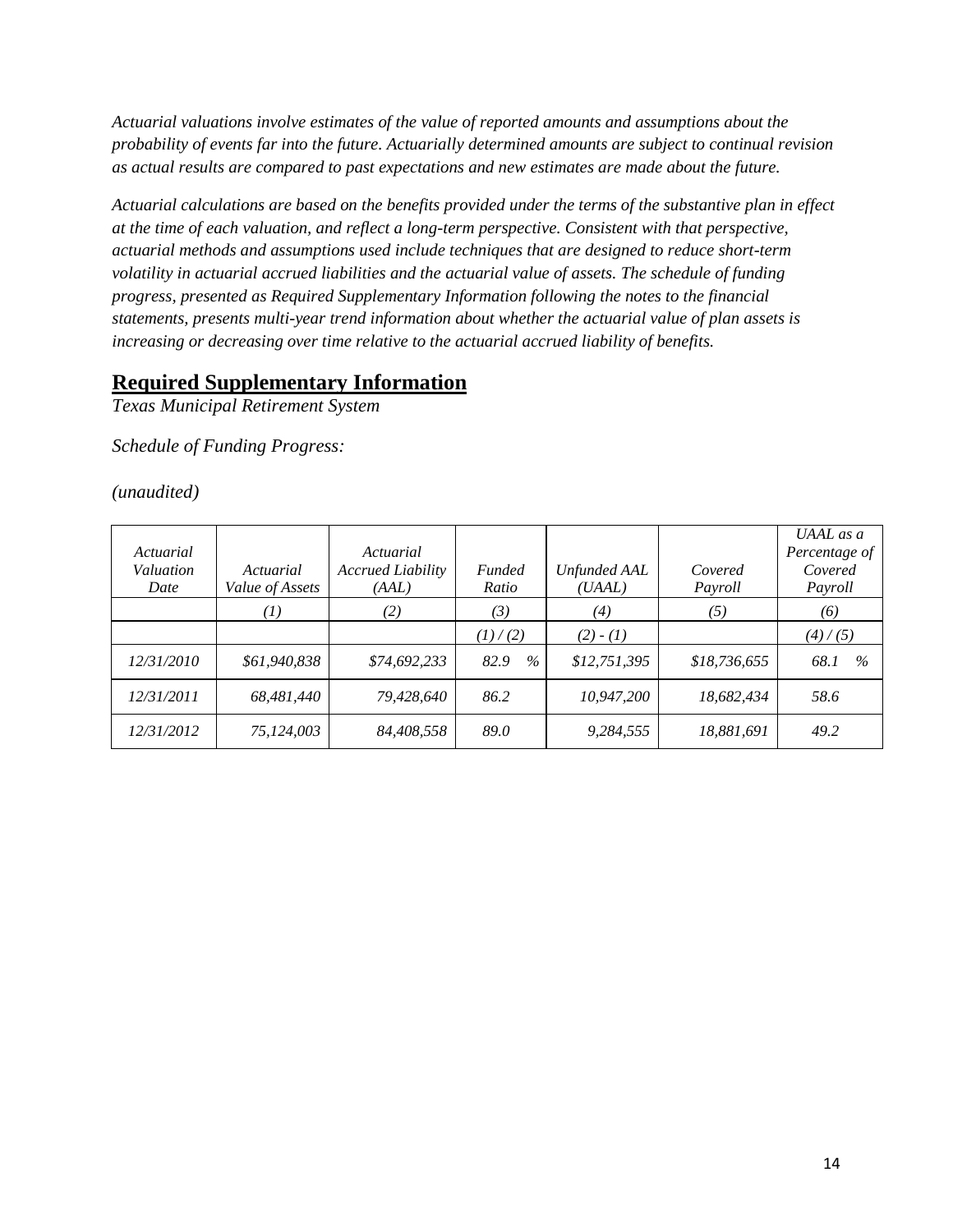### **SUPPLEMENTAL DEATH BENEFITS FUND**

#### GASB Statement No. 45:

In addition, GASB Statement No. 45 may be applicable if your city has elected to participate in the Supplemental Death Benefits Fund (SDBF) **for its retirees**. Participating municipalities should comply with the **GASB Statement No. 45** provisions for a **cost-sharing multiple-employer defined benefit healthcare plan.** The GASB statement provides information in paragraph 24 and also an example of the note disclosures in **Illustration 4** (Notes to the Financial Statements for an Employer Contributing to a Cost-Sharing Multiple-Employer Defined Benefit Healthcare Plan). In addition, the participating employer can refer to the footnotes in the TMRS CAFR to obtain a general description of the SDBF.

In making its disclosures, the employer may need to consider its accounting year if the employer's fiscal year is different than TMRS' December 31 plan year (PY) and the valuation period.

### **Notes to Financial Statements:**

*The City also participates in the cost sharing multiple-employer defined benefit group-term life insurance plan operated by the Texas Municipal Retirement System (TMRS) known as the Supplemental Death Benefits Fund (SDBF). The City elected, by ordinance, to provide group-term life insurance coverage to both current and retired employees* **[this sentence should be updated to reflect the City's actual provisions as noted in the chart below**]. *The City may terminate coverage under and discontinue participation in the SDBF by adopting an ordinance before November 1 of any year to be effective the following January 1.*

*The death benefit for active employees provides a lump-sum payment approximately equal to the employee's annual salary (calculated based on the employee's actual earnings, for the 12-month period preceding the month of death); retired employees are insured for \$7,500; this coverage is an "other postemployment benefit," or OPEB.* 

| Your city offers supplemental death to: | Plan Year 2012 | Plan Year 2013 |
|-----------------------------------------|----------------|----------------|
| Active employees (yes or no)            | Yes            | No             |
| Retirees (yes or no)                    | Yes            | No             |

**Comment:** This chart can be used to complete the footnote information above regarding your city's plan provisions for SDBF.